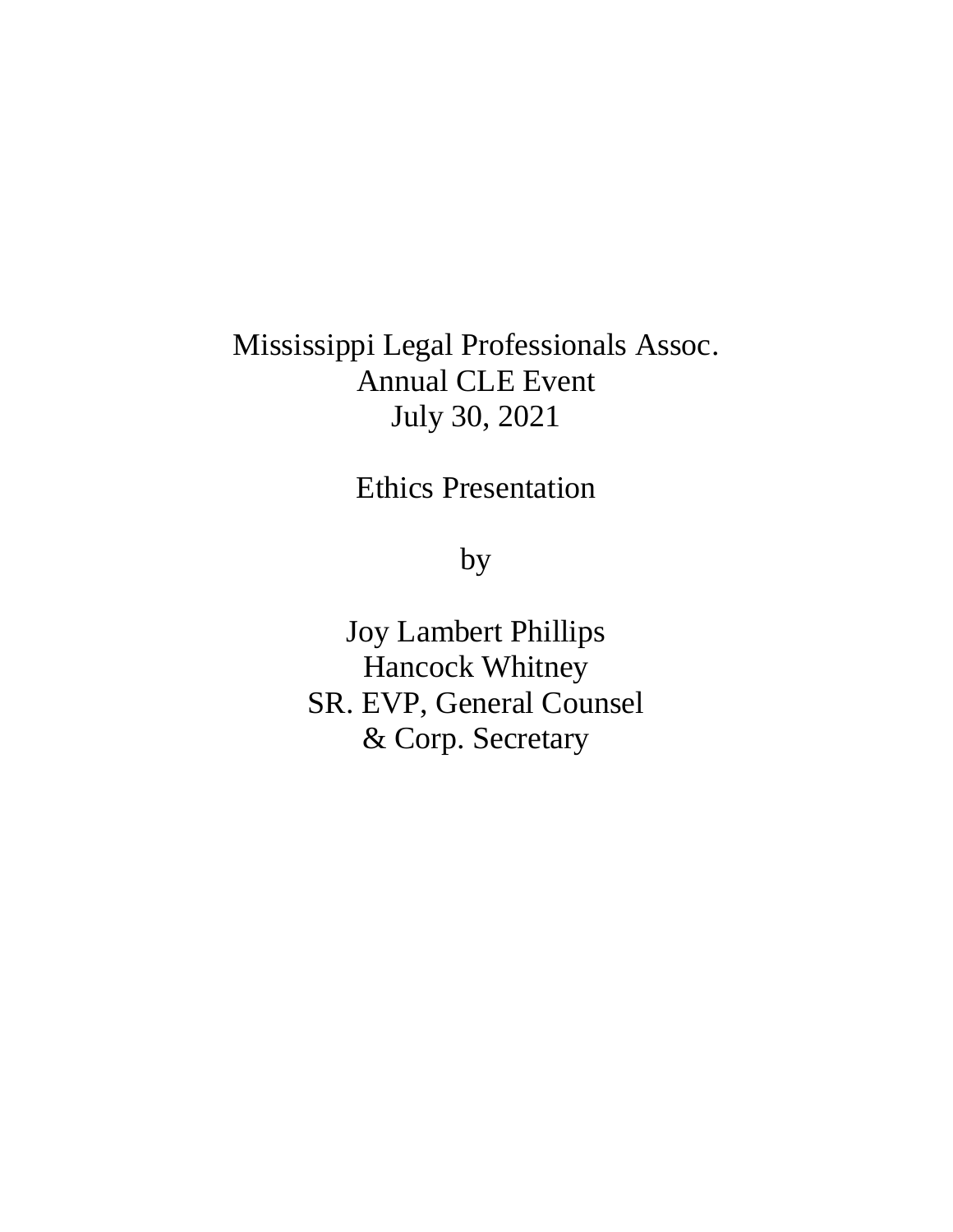**Do's & Don'ts from a Client's Perspective**

(Or Tips on How to Keep from Being Fired or Getting a Bar Complaint)

By: Joy Lambert Phillips

I have worked at two different law firms in my career, one as an associate and one as a partner. Here are some practical do's and don'ts I wish someone had given me when I was in private practice; I offer them from my perspective as in-house counsel and as someone who may be your client now or in the future:

## **DO**

- 1. Return phone calls or emails promptly. If you cannot, have someone in your office call/email back and acknowledge it and find out whether it is an emergency. This is a common complaint from clients. If I don't hear back that day, I have to wonder (a) if you got the message and are ignoring me; (b) if you never got the message because you are out of town or unavailable; or (c) if the message was misplaced or caught in your spam folder.
- 2. Meet promised delivery deadlines, but if something unexpected causes a delay, then notify us immediately  $-$  as opposed to after the time has passed. Make us look good by delivering timely and responsive work product.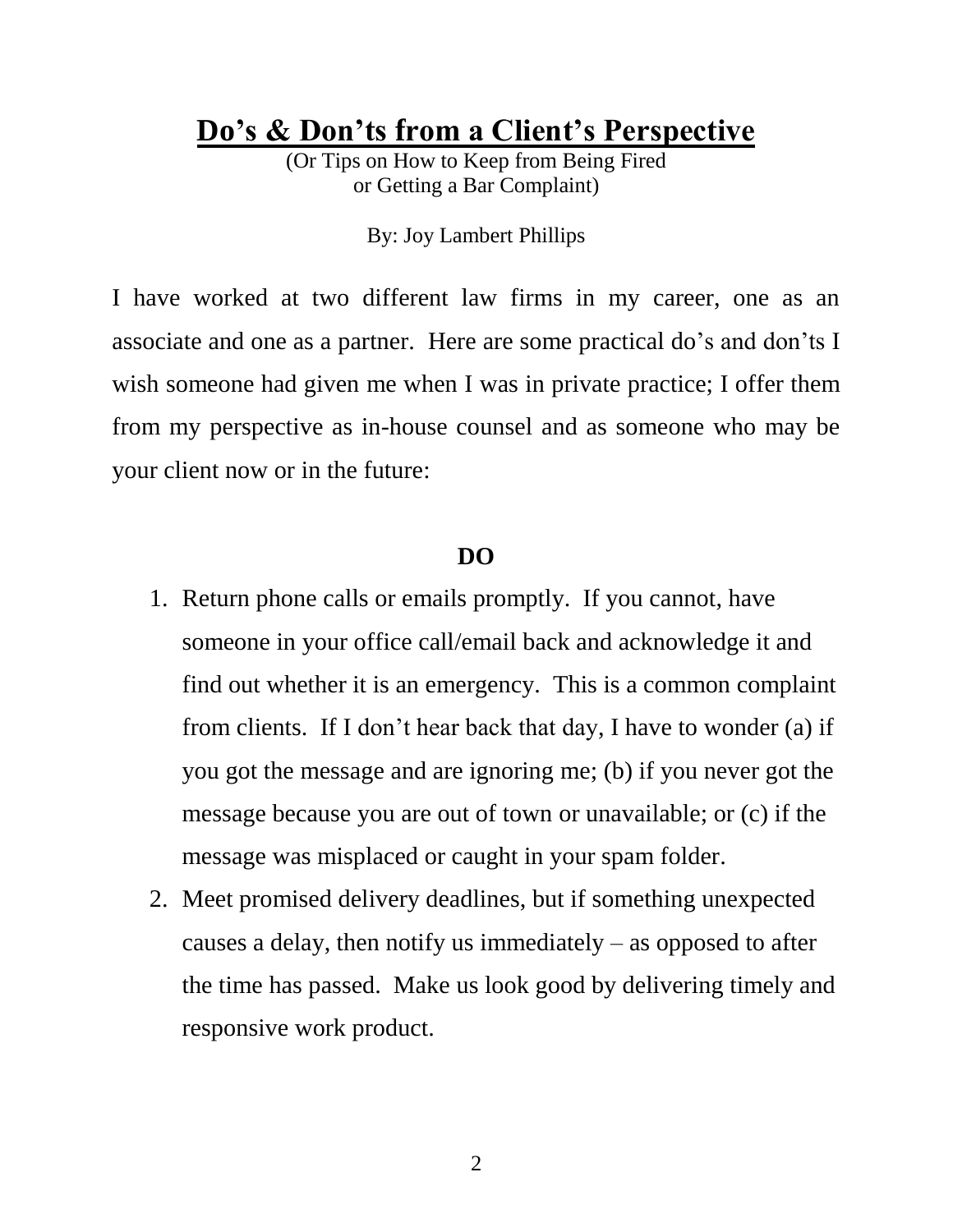- 3. Offer to do some free training or in-house seminar we like lagniappe.
- 4. Review bills carefully before sending; if you write off time, yours or an associate's, make sure and show us that – take credit for it.
- 5. Treat us with respect as a fellow lawyer and a client, but we know when we are being unduly praised. A little goes a long way.
- 6. Treat us as individuals, not just a paycheck. Briefly ask about our families; ask how our holidays were. It is nice to have some personal connection, but again, a little goes a long.
- 7. Take the time to write a thank you note or at least call/email to express your appreciation when you have received a referral, whether from a client or another lawyer. On the flip side, if you refer a client to another lawyer, be sure and refer the matter to a firm with an office culture as close to your own as possible. The referral is a reflection of you and if the client is treated well – great, but if not, then it is a negative reflection on you.
- 8. Be mindful of our time. We wear many hats and have our own busy schedules and deadlines, so give us reasonable time to gather documents and/or respond to your questions.
- 9. Keep us apprised of filing deadlines and court settings. Unless instructed otherwise, offer to let us review pleadings before they are filed.

3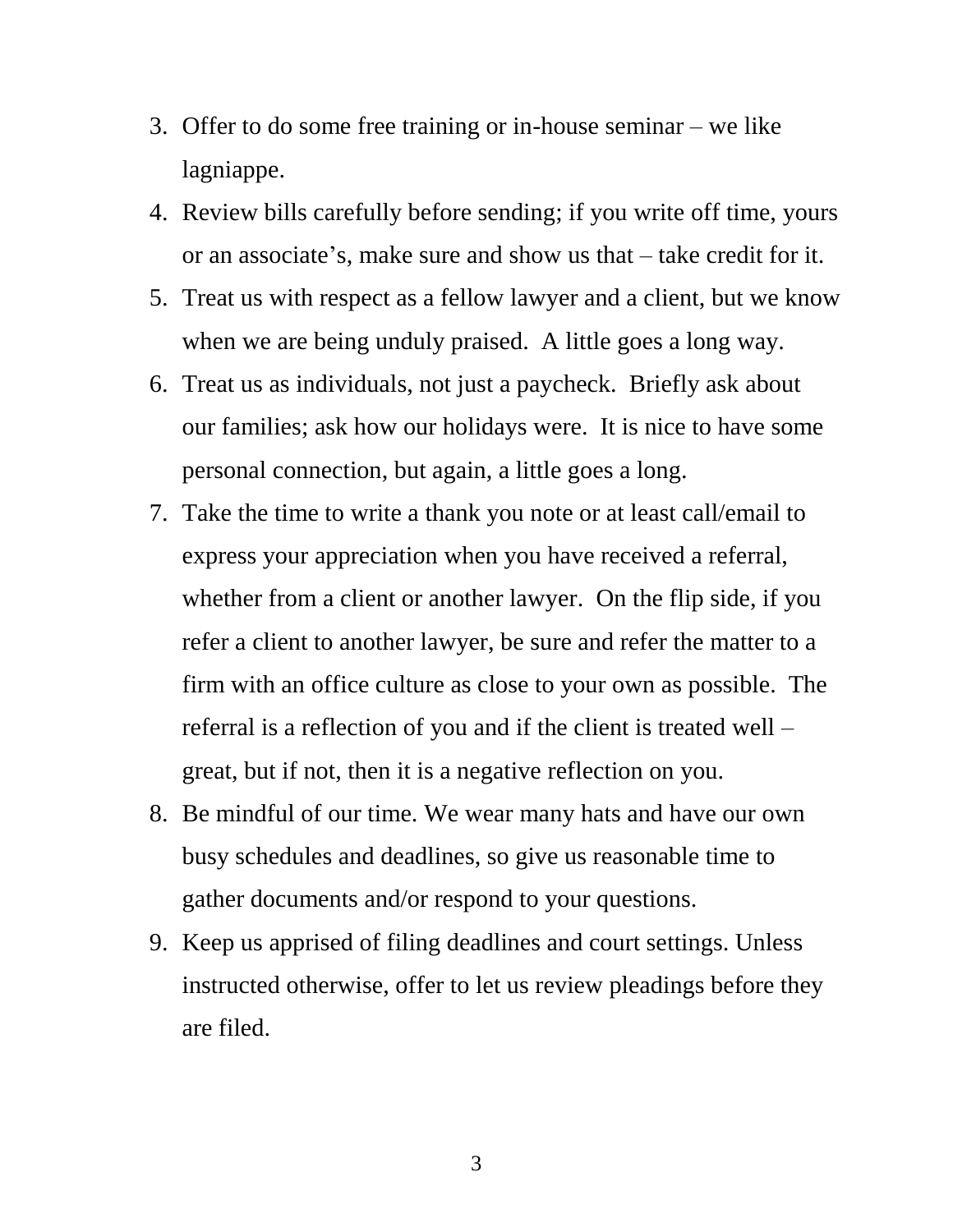10. Finally, and once again, return phone calls/emails promptly and meet promised deadlines. If you just cannot meet a promised deadline because of something unexpected – call us and tell us ASAP. Remember that communication is the key.

## **DON'T**

- 1. Patronize us. We may not know as much as you do about patent/trademark law, but remember that we did go to law school and we pay your bill; don't puff up and try to impress us by over complicating something.
- 2. Over commit. Don't promise us something tomorrow if you know you can't deliver – make every effort to accommodate us, but if you just can't do it then tell us and give us a date when you can have it done – let us choose whether to wait. You make us look bad when you miss the promised deadline – our companies look to us for quality/timely legal services and they blame us when you are late.
- 3. Tell us you are too busy to handle our work right now because you are working on a more important project for another client. Just tell us you have committed your time elsewhere already, but tell us when you can do it and again, let us make the choice. No

4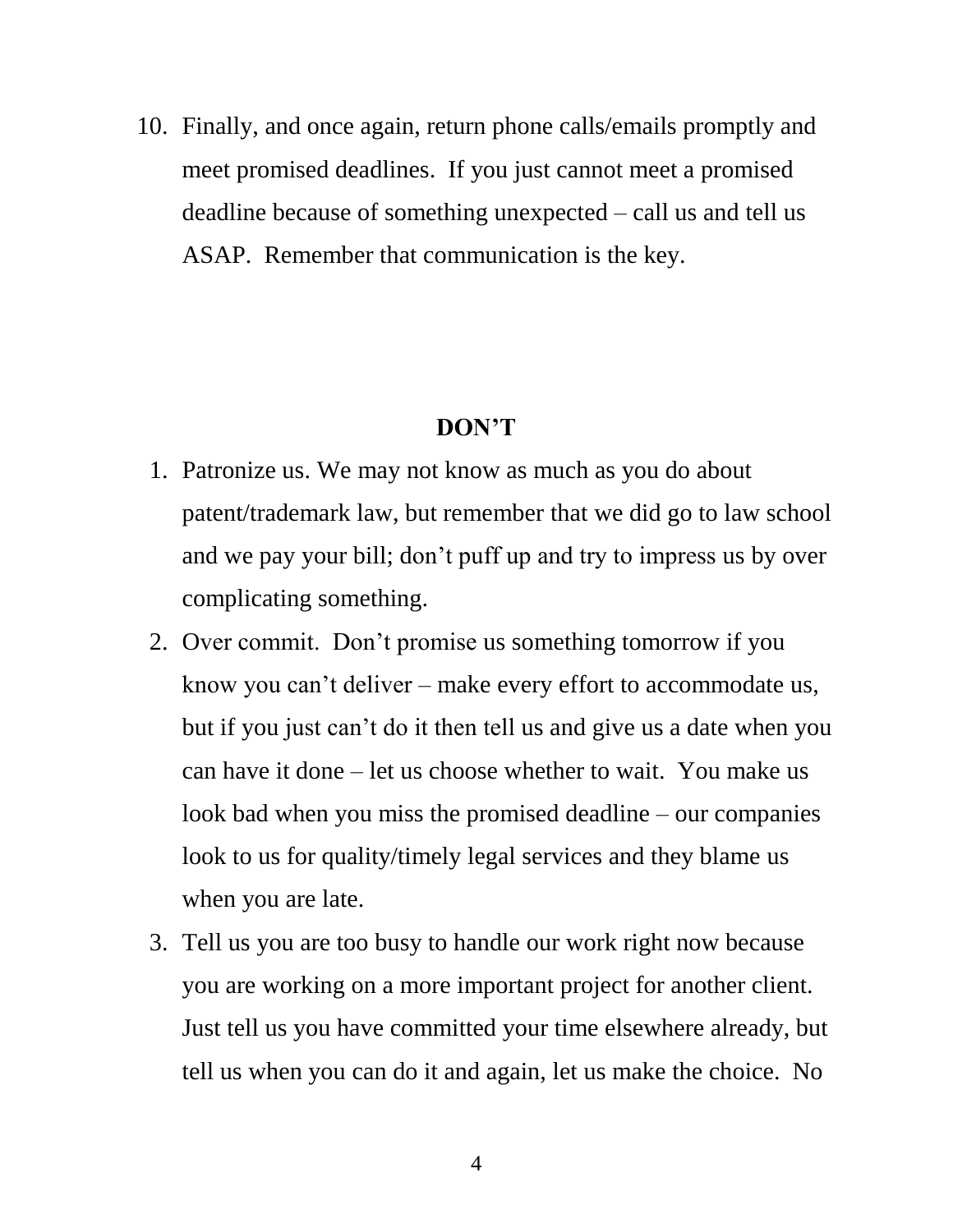client wants to be told that someone else's work is more important.

- 4. Bill us for the cost of lunch or for your time spent at lunch, even if we did talk business for a few minutes. This has happened! It may not be unethical but it is poor judgement and poor client relations.
- 5. Treat us like your best friend (unless you are) and tell us how overworked you are, how the firm doesn't understand you, etc. No offense, but we didn't call to hear your problems and certainly do not want to be billed while you unload on us.
- 6. Discuss other clients or their cases with us. First of all, I don't care unless it is juicy gossip and then you are probably breaching the attorney-client privilege or at least an expectation of confidentiality. Also, remember that everyone is a potential client, so don't bad-mouth a client to a neighbor or church member – they will remember that you talk about your clients behind their backs.
- 7. Wait until after a deadline and then make excuses for not delivering on time. Remember – you may be a great lawyer, but we still have the choice whether to use you or not in the future.
- 8. Overstaff a file or go over budget without advising us.